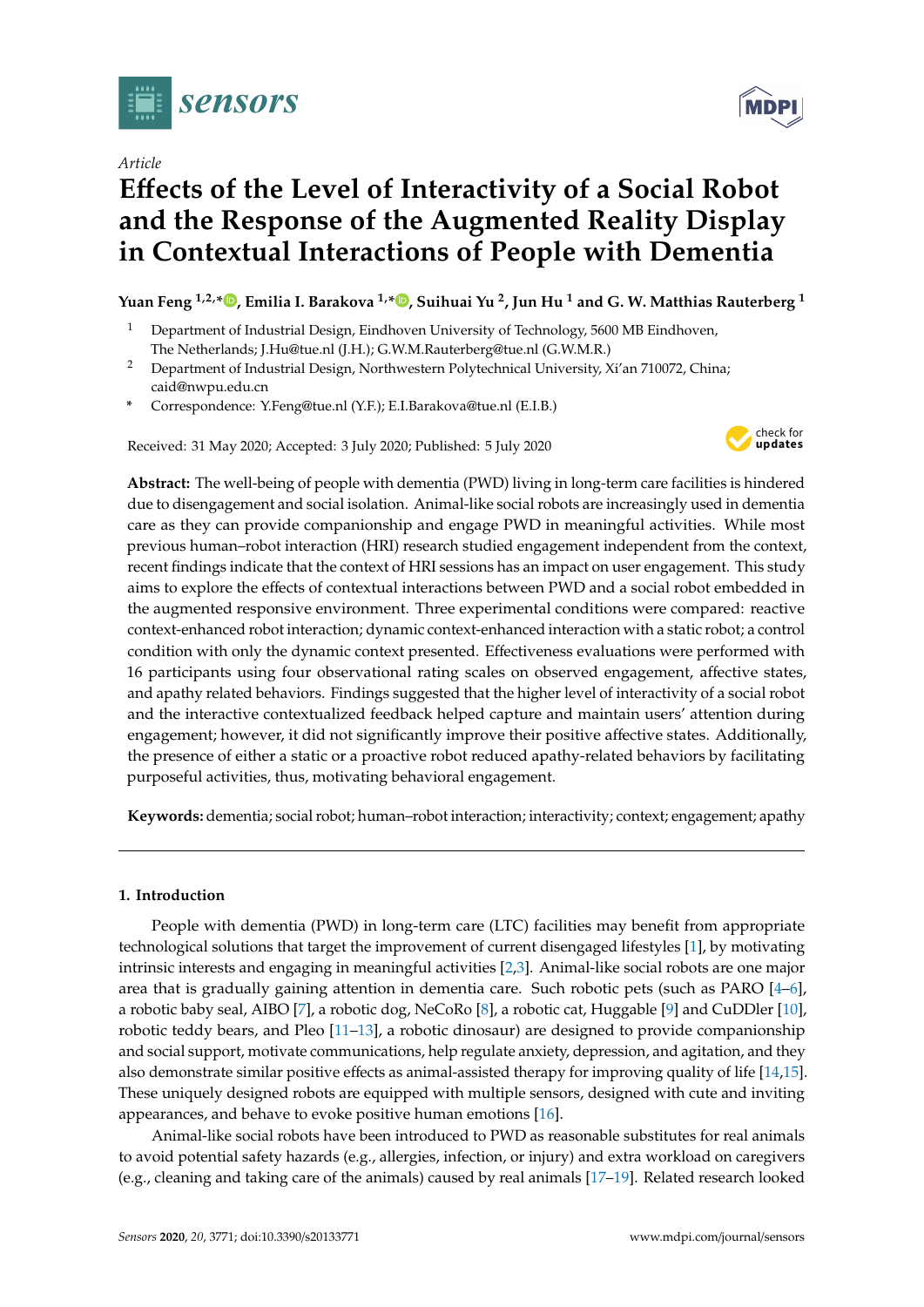into comparison effects between robotic pets and other animal-related stimuli (such as plush toys, real animals, and animal videos) to investigate the effectiveness among different stimuli. Tamura et al. [\[20\]](#page-10-8) evaluated the therapeutic effects of interaction with a robotic dog AIBO to a toy dog on severe dementia users. The findings suggested that the interaction with both an AIBO and the toy dog led to improvements in responsive behaviors, such as looking at, communicating with, and caring for the stimuli. Libin et al. [\[8\]](#page-9-6) investigated the difference between a robotic cat NeCoRo and a plush cat on PWD's agitation, affect, and engagement. Results indicated both types of cats held promise for decreasing agitated behaviors and had positive influences on affect and engagement. The findings of the above two studies suggested, although not identically, similar positive effects (e.g., decreased agitated behaviors and improved affect and engagement) were seen with both kinds of stimuli. In a different study [\[4\]](#page-9-3), Takayanagi et al. compared the interaction of a PARO with a stuffed lion toy with PWD. The results showed significantly more positive changes in emotional expression, self-initiated talk, and active interaction with the PARO than with the lion toy. More recently, Moyle et al. [\[21\]](#page-10-9) undertook a 10-week cluster-randomized controlled trial to explore the effects between a PARO and a look-alike plush toy. The findings purposed that the same participants had varied positive and negative responses toward the PARO during a long-term evaluation, depending on the facilitation and personal statues. In addition, Marx et al. [\[22\]](#page-10-10) examined the effects of five different kinds of dog-related stimuli on engagement, including a puppy video, a real dog, a plush dog, a robotic dog, and a dog-coloring activity. The results showed no statistical differences in engagement duration and positive attitudes among all stimuli, except the coloring activity.

The aforementioned literature, although demonstrating promising evidence on animal-like social robots' roles in enhancing the engagement of PWD, the nature and extent of the evidence supporting the use of social robots are unclear, and there is no consensus in the documented results that confirms that a robot with relatively higher interactivity performs significantly better than a plush toy on user engagement or the affective states of PWD. Therefore, more studies are needed to further explore the effects of animal-like social robots on the well-being of PWD, as well as potential influential factors that could contribute to enhanced engagement.

The rich interaction of designed agents (e.g., social robots), suggested by Frens et al. [\[23\]](#page-10-11) and Wada et al. [\[24\]](#page-10-12), is one key factor for motivating the engagement of users. What is more, as most previous human–robot interaction (HRI) research studies engaged independently from the context, recent studies indicate that the context of a HRI session has the potential for influencing user engagement as well [\[5](#page-9-8)[,25\]](#page-10-13). Hoffman et al. [\[26\]](#page-10-14) conducted two separate studies to explore HRI sessions in a shared music-listening and a video-watching experience. The findings showed differences in how users perceived the presented stimuli and their attitudes toward the companion robot when adding a shared context. Participants enjoyed the music more due to the presence of the responsive behaviors of the robot. Moreover, Hendriks et al. [\[27\]](#page-10-15) performed a study with PWD to investigate whether adding audio–visual contextual cues would contribute to a more engaging play experience with a robotic dinosaur—Pleo. The results indicated an increase in gaze behavior when the context was added. To our best knowledge, none of the existing research has undertaken a comparison study between robot interaction and static robot/toy play within a shared context with PWD. Therefore, in this study, we took the exploration of HRI with the elderly with dementia to a new level—an animal-like social robot was embedded in an augmented responsive environment. Two factors—the level of interactivity of a social robot and context of HRI—that could potentially contribute to the enhanced engagement of PWD were combined.

This study was built on our previous work—an interactive installation design called LiveNature [\[28\]](#page-10-16). LiveNature engages PWD in relaxing nature experiences through the combined use of a robotic sheep and an augmented reality display mounted on the wall, shown in Figure [1.](#page-2-0) The dynamic context was responsive, as the HRI not only triggers the motion and sound feedback of the robot but also the visual–audio responses from the display. The 87-inch ultra-high definition screen display shows the dynamic video content of a grass field with a heard of sheep to simulate a window outlook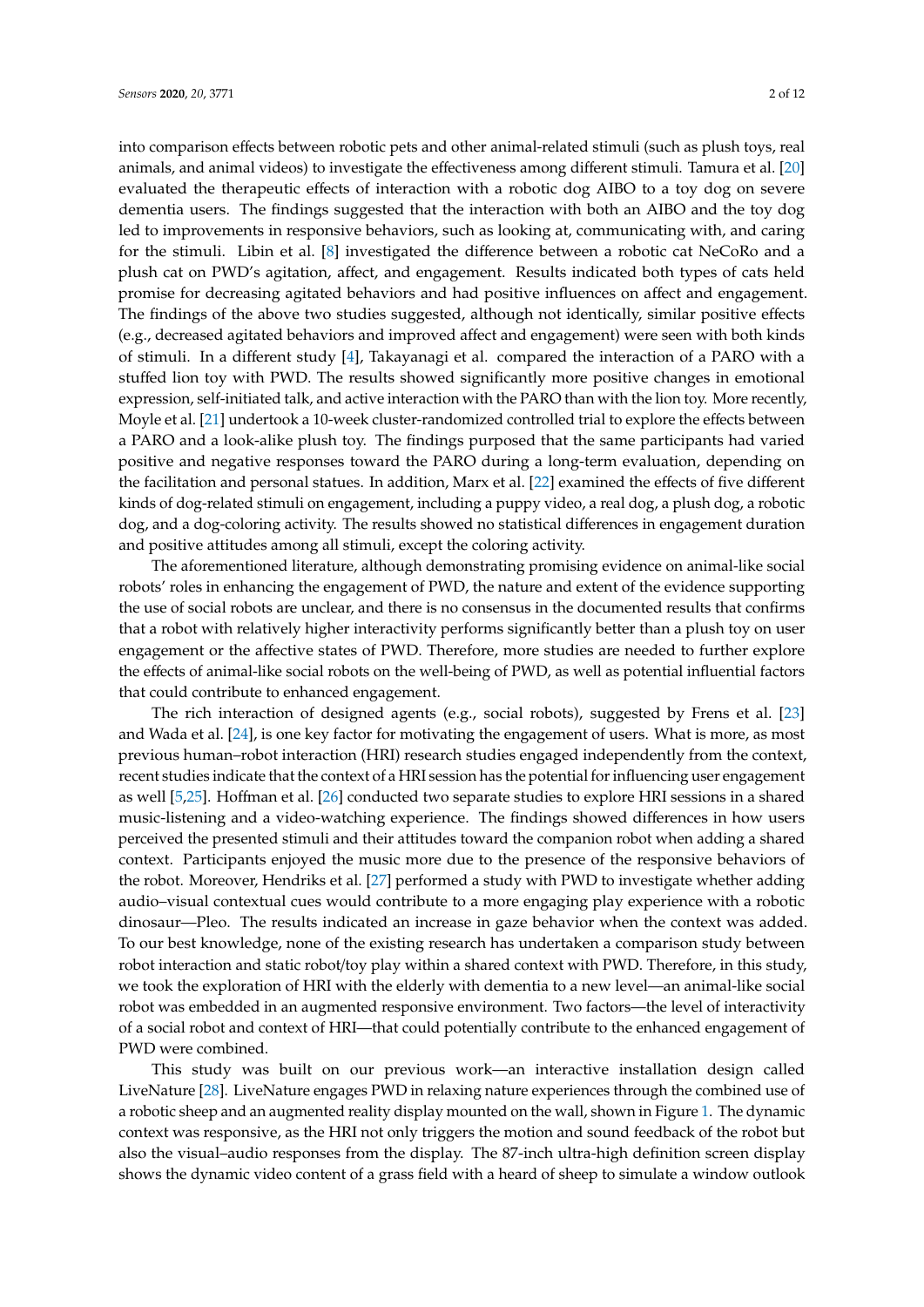experience of typical Dutch farm scenery. The virtual content on the screen was augmented using a experience of typical Dutch farm scenery. The virtual content on the screen was augmented using a physical interactive interface (an old-fashioned water pump and an animal feeding trough) [29] and a physical interactive interface (an old-fashioned water pump and an animal feeding trough) [[29\]](#page-11-0) and physical robotic sheep, to reinforce the tactile interaction for the completeness of the multi-sensory a physical robotic sheep, to reinforce the tactile interaction for the completeness of the multi-sensory engagement. The soft-fur covered robotic sheep is a prototype built through reprogramming a Pleo engagement. The soft-fur covered robotic sheep is a prototype built through reprogramming a Pleo robot and is weighted similar to a real baby lamb. Since this work was undertaken in collaboration with a Dutch residential home, we addressed several aspects of the design that are familiar to a generation of elderly Dutch people to trigger reminiscence, evoke memories, and emotional responses. LiveNature  $R_{\text{F}}$  combined a robotic sheep with an augmented responsive environment to: (1) provide a content-related provide a research context for improving acceptability at start of the HRI session; (2) help sustaining attention and interests during engagement by providing multiple feedback from both the robot and the screen-display;<br>(3) (3) create a vivid multi-sensory environment for a calm and relaxing rich interactive experience. rich interactive experience. sustaining attention and interests during the sustaining engagement by providing multiple feedback from both t

<span id="page-2-0"></span>

**Figure 1.** Design LiveNature implemented in Vitalis, including a soft-fur covered robotic sheep and **Figure 1.** Design LiveNature implemented in Vitalis, including a soft-fur covered robotic sheep and an augmented reality display. The picture on the left shows an example of the interaction session with the control condition, and the picture on the right demonstrated a scenario of a participant interacting the control condition, and the picture on the right demonstrated a scenario of a participant interacting with a robotic sheep with response from the augmented reality display. with a robotic sheep with response from the augmented reality display.

Three experimental conditions were adopted in this study with different levels of interactivity Three experimental conditions were adopted in this study with different levels of interactivity of a social robot and contextual influences from the augmented reality display: Condition 1—reactive context-enhanced interaction with a proactive robot (C1); Condition 2—dynamic context-enhanced context-enhanced interaction with a proactive robot (C1); Condition 2—dynamic context-enhanced interaction with a static robot (C2); a control condition with only dynamic context presented (CC). interaction with a static robot (C2); a control condition with only dynamic context presented (CC).  $T_{\rm tot}$  that is robotic steed  $(2\pi)$ , a context contextual from the provokes contextualized from the steedback from the steed from the steed from the steed from the steed from the steed from the steed from the steed fro The robotic sheep that invites interactions and provokes contextualized feedback from the environment  $C_1$ was used for C1, and it was turned off as the static robot. Effectiveness evaluations were performed using four observational rating scales on observed engagement, affect, and apathy-related behaviors.

The objectives of this study are: The objectives of this study are:

- To explore the effects of contextual interactions between PWD and an animal-like social robot To explore the effects of contextual interactions between PWD and an animal-like social robot embedded in the augmented responsive environment in an LTC facility; embedded in the augmented responsive environment in an LTC facility;
- To investigate which experimental condition is more effective in enhancing engagement in To investigate which experimental condition is more effective in enhancing engagement in PWD,  $P$  which put  $p$  and  $p$  is the positive affective responses and reducing apathy related behaviors. provoking positive affective responses and reducing apathy related behaviors.

Since most existing work regards social robot use focused on the feasibility, acceptability, and effectiveness of the robotic companions on dementia users [30,31], this study fills in the gap of dementia-related research by exploring the impact of the context of interaction on user engagement, and further investigated the factors that could potentially benefit PWD more during HRI sessions.

# **2. Materials and Methods**

**2. Materials and Methods** 

#### $T_{\text{ref}}$ *2.1. Participants*

Twenty-six residents from a Vitalis WoonZorg Groep LTC center (Vitalis for short), Eindhoven, the Netherlands, where inhabitants with formal diagnoses of dementia live in an enclosed environment,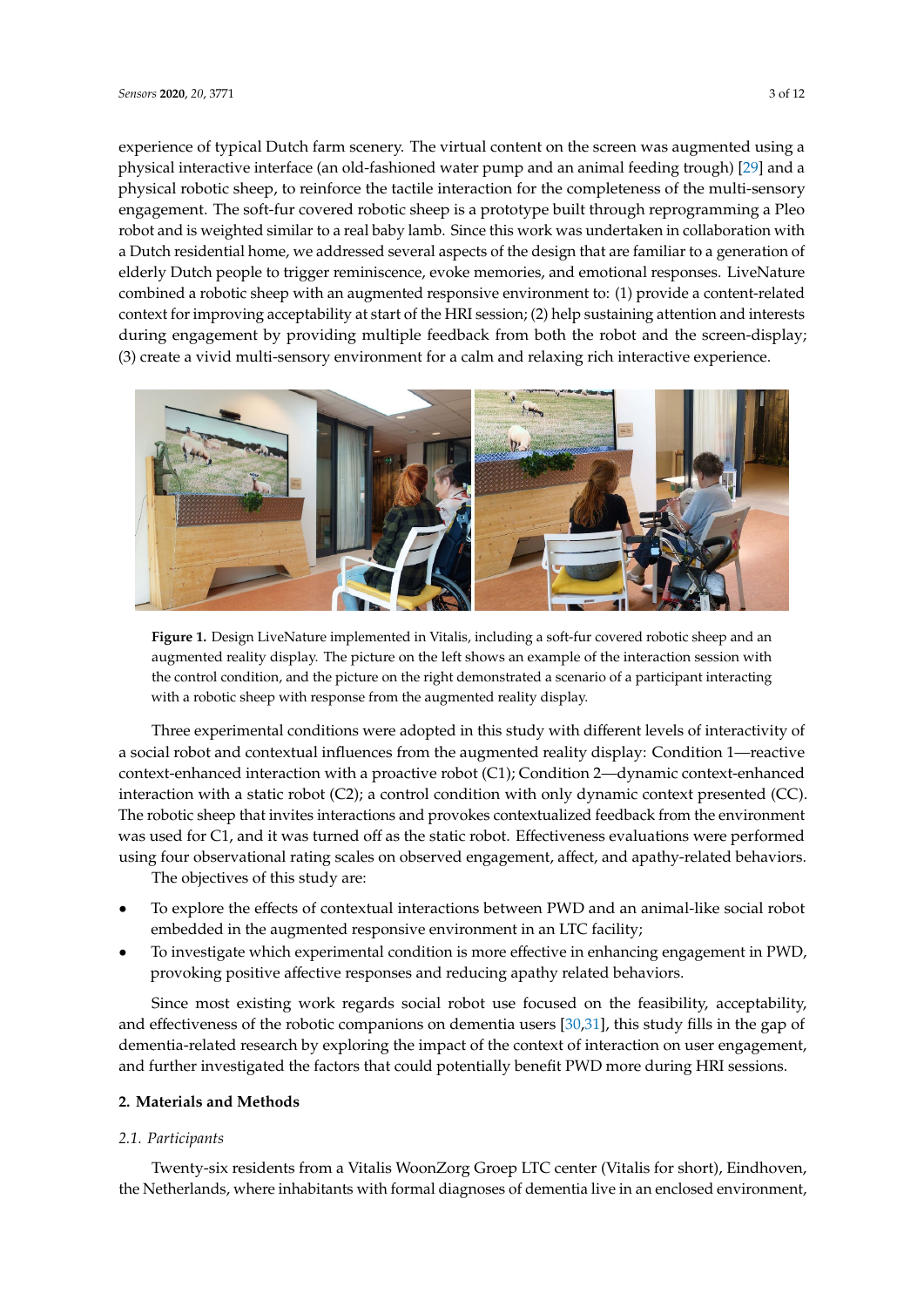were approached for the study. Informed consent was obtained for twenty-four residents  $(N = 24)$ and they went through the screening procedures for eligibility. The inclusion criteria were: (1) a<br>residents (*x*) and the screening procedures for eligibility. The inclusion criteria were: (1) a documented formal diagnosis of dementia; (2) an age of 65 and above; (3) a Mini-Mental State Examination (MMSE) score lower than  $24$ ; (4) a physical ability to sit, hold, and interact with  $\frac{1}{2}$ the robotic sheep. The participants with acute visual or auditory impairment reported by staff were<br>with the robotic sheep. excluded from the experiment. The principal investigator contacted the care facility to hold a family exclusively meeting pre-experiment with legally authorized representatives of residents for presenting all relevant in the<br>interval information regarding the experiment, signing informed consent, and residents' rights to refuse to information participate during any time. The participant recruitment flow is shown in Figure [2.](#page-3-0)

<span id="page-3-0"></span>

**Figure 2.** Flow diagram of recruitment, enrollment, allocation, and the number of participants. **Figure 2.** Flow diagram of recruitment, enrollment, allocation, and the number of participants.

# *2.2. Study Design 2.2. Study Design*

To test the effects of the experimental conditions, 21 eligible participants were allocated to two To test the effects of the experimental conditions, 21 eligible participants were allocated to two parallel groups (G1:  $n = 10$  and G2:  $n = 11$ ), randomized by living units and stratified by dementia severity. Within each group, participants experienced one experimental condition (G1 participated severity. Within each group, participants experienced one experimental condition (G1 participated in in C1; G2 participated in C2) and one control condition—CC. Descriptive details of experiment C1; G2 participated in C2) and one control condition—CC. Descriptive details of experiment conditions are sho[wn](#page-4-0) in Table 1. Two sessions of each interaction took place. The interaction sessions were provided once a week and lasted for four weeks in total. Within each group, half of the participants started with the experiment condition and the others with the control condition for eliminating possible confounding factors. In the end, 16 participants' data were used in the analysis.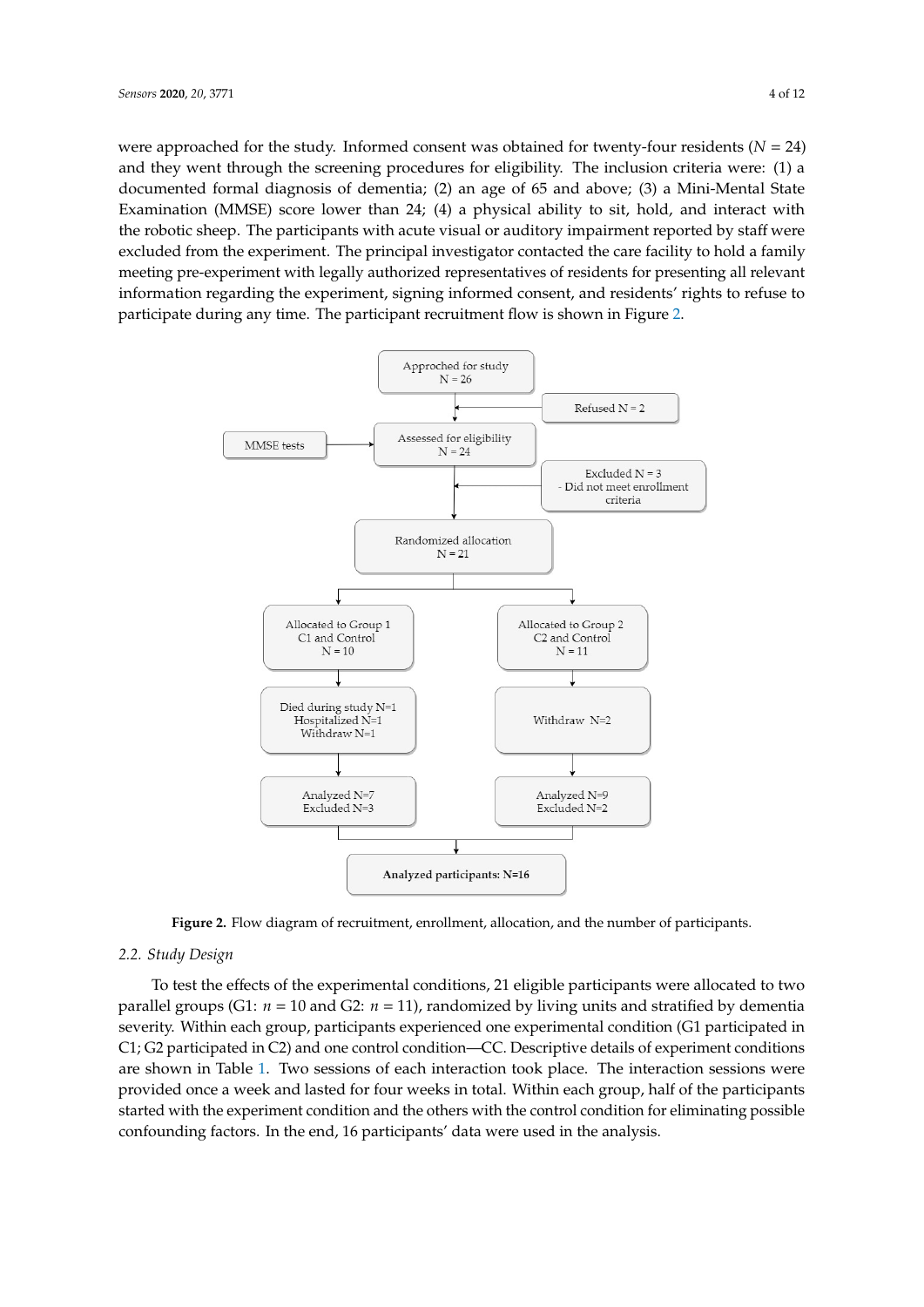<span id="page-4-0"></span>

| Variable |                                                                                                                                                       |                                                                                                                                           | CC                              |
|----------|-------------------------------------------------------------------------------------------------------------------------------------------------------|-------------------------------------------------------------------------------------------------------------------------------------------|---------------------------------|
| Stimulus | The proactive robot: the robotic sheep responds to<br>users' stroke and touch by moving its head, neck,<br>legs, and tail and making baby lamb sound. | The static robot: the robotic sheep was turned<br>off; however, the tactile feature is still available<br>and inviting to stroke and hug. | No physical stimulus.           |
| Context  | Reactive context: the virtual sheep in the screen<br>display responds to users' stroke and touch by<br>being active and approaching user.             | Dynamic context: the display plays looped<br>video of the same content as in C1.                                                          | Dynamic context: same as in C2. |

**Table 1.** Three experimental conditions with descriptive details.

All experimental sessions were performed in a real-life setting of the Vitalis living facility. The installation was situated in the public hallway, where two seats were positioned in front of the installation to create a comfortable sitting environment. Experimental sessions took place during non-planned activity time between 10:00 to 12:30 a.m. and 2:00 to 5:00 p.m. with up to 10 sessions planned each day and each session lasting up to 20 minutes. A trained facilitator invited participants one at a time to spend some time to join the session. She was instructed to be inconspicuous while interacting, but would help encourage engagement when needed, and ended the sessions when participants started to lose interest and focus. The facilitator was trained extensively by employing pre-experiment presentations, written guidelines, and was blinded to the objectives of the study. Video and audio materials of all experimental sessions were recorded.

### *2.3. Measures*

The MMSE test was administered for eligibility examination before the experiment sessions by the facilitator. The evaluation was carried out using the following validated observational rating scales by blinded raters:

- Observational Measurement of Engagement (OME) [\[32\]](#page-11-3) was adopted as it is the most widely used scale for assessing the engagement of PWD. It measures engagement through the duration of the time that resident is involved with the stimulus, and level of attention and attitude towards the stimulus on two 7-point Likert scales separately;
- The Engagement of a Person with Dementia Scale (EPWDS) [\[33\]](#page-11-4) using a 5-point Likert scale was also adopted for evaluating user engagement, as it compensates OME by providing the verbal and social aspects of engagement. EPWDS emphasizes both the social interaction and activity participation (engagement with the stimulus) of PWD across LTC setting. This 10-item scale measures five dimensions of engagement: affective, visual, verbal, behavioral, and social engagement. Each dimension was assessed separately using a positive and a negative subscale, then interpreted collectively to provide an overall impression of engagement. Each item indicates the extent to which the rater agrees or disagrees with the statement ("strongly disagree" =  $1$ , "strongly agree" =  $5$ );
- Observed Emotional Rating Scale (OERS) [\[34\]](#page-11-5), a 5-point Likert scale for evaluating five affective states: pleasure; anger; anxiety/fear; sadness; general alertness. Items were scored according to the intensity presented during experiment sessions;
- People Environment Apathy Rating Scales–Apathy subscale (PEAR–Apathy subscale) [\[35\]](#page-11-6), a 4-point Likert scale for assessing apathy related behaviors. It evaluates symptoms of apathy in cognitive, behavioral, and affective domains through six ratings: facial expressions; eye contact; physical engagement; purposeful activity; verbal tone; verbal expression.

The rating scales of OME and OERS were rated on-site through direct observation by an observer after each experiment session. The PEAR–Apathy subscale and EPWDS were rated by a trained research assistant based on the video recordings of the experiment after data collection was completed. Although the rating scales were initially developed for field tests via direct observation, previous research studies also tested the validity and reliability of these tools using videos for indirect observation based ratings [\[35](#page-11-6)[,36\]](#page-11-7) with positive outcomes. A higher rating score of OME, EPWDS, OERS, or PEAR–Apathy subscale indicates a greater display of a particular effect.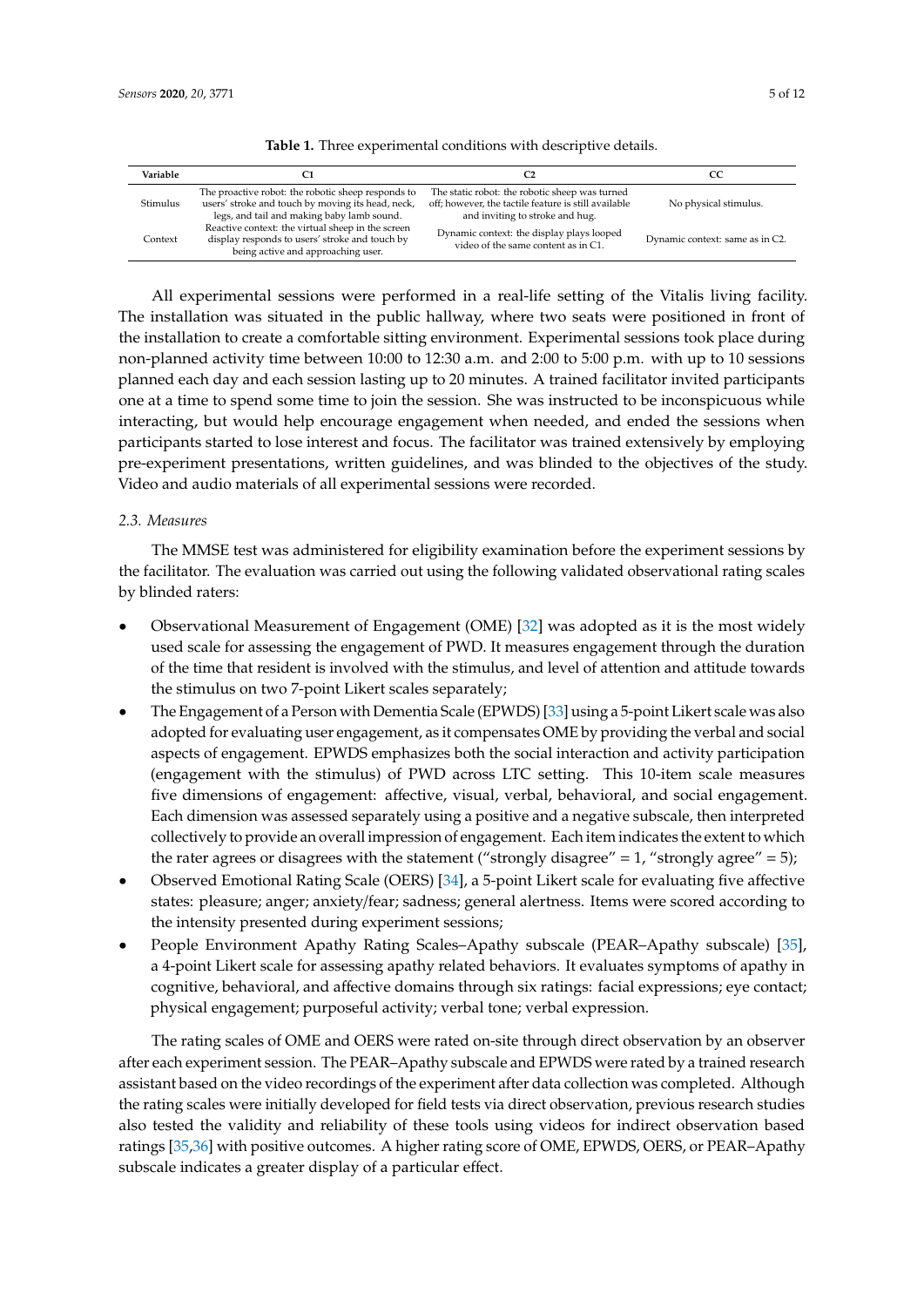#### *2.4. Ethical Considerations*

This study was approved by the Board of Vitalis WoonZorg Groep care center, sent on 14 May 2018. All participants (or legal guardians as representatives, when participants were no longer capable of giving consent) gave their informed consent for inclusion before they participated in the study. The research was permitted and conducted in accordance with the requirements of the Eindhoven University of Technology.

# **3. Data Analysis**

For the inter–rater reliability (IRR) validity check, a second rater rated and coded partially on the video recordings (13 out of 52 sessions), randomly selected. The IRR between the two coders was calculated using Cohen's kappa statistic, shown in Table [A1,](#page-8-0) Appendix [A.](#page-8-1) According to Fleiss [\[37,](#page-11-8)[38\]](#page-11-9), a Kappa value between 0.40 and 0.60 was considered a fair agreement, between 0.60 and 0.75 a good agreement, and above 0.75 an excellent agreement. The data rated by the raters (onsite observer and offsite research assistant) were used for further analysis. Data entry and analysis of all observational rating scales were completed using IBM SPSS Statistics, Version 24. We examined data from OERS and found a very low occurrence of items "Anger", "Anxiety/Fear", and "Sadness" and, therefore, they were merged as a single item "Negative Affect" [\[39\]](#page-11-10). Differences among the control and experiment conditions were compared using non-parametric statistical tests (Kruskal–Wallis H with pairwise comparisons) for categorical ordinal variables. The analysis of variance (ANOVA) with post hoc tests for continuous variables (item Duration in OME, and all items in EPWDS) were used. Significant alpha was set at *p* < 0.05.

# **4. Results**

### *4.1. Participant Demographics*

Demographic information was collected from documented medical records of each participant. The 16 analyzed participants were within the age range of 78–92 (*M* = 85.2, *SD* = 4.8) and were at various stages of dementia, according to staff reports. Sample characteristics were summarized as the means and standard deviations (SD) of the continuous variables and as frequencies and percentages of the categorical ones. The demographic of the participating residents, according to group assignment, is described in Table [2.](#page-6-0) The *t*-test showed no significant difference between the characteristics of G1 and G2.

**Table 2.** Participant demographics including age, gender, type of dementia, marital status, stage of dementia, cognitive functions, wheelchair use, MMSE score, and length of stay in facility. No statistical difference was found between demographic characteristics of two groups of participants.

| Characteristics                          | G1<br>G2<br>$n=7$<br>$n = 9$ |            | Total<br>$N = 16$ | p Value |  |
|------------------------------------------|------------------------------|------------|-------------------|---------|--|
| Age, mean (SD)                           | 86.6 (4.2)                   | 84.1 (5.2) | 85.2 (4.8)        | 0.325   |  |
| Female, $n$ $%$ )                        | 5(71.4)                      | 7(77.8)    | 12(75.0)          | 0.789   |  |
| Type of dementia, n (%)                  |                              |            |                   | 0.717   |  |
| Alzheimer's Dementia                     | 2(28.6)                      | 3(33.3)    | 5(31.3)           |         |  |
| Vascular Dementia                        | 1(14.3)                      | 2(22.2)    | 3(18.8)           |         |  |
| Mixed Dementia                           | 4(57.1)                      | 4(44.4)    | 8(50.0)           |         |  |
| Marital status, n (%)                    |                              |            |                   | 0.598   |  |
| Single/Divorced                          | 1(14.3)                      | 1(11.1)    | 2(12.5)           |         |  |
| Married                                  | 4(57.1)                      | 4(44.4)    | 8(50.0)           |         |  |
| Widowed                                  | 2(28.6)                      | 4(44.4)    | 6(37.5)           |         |  |
| Stages according to staff records, n (%) |                              |            |                   | 0.861   |  |
| Mild                                     | 1(14.3)                      | 1(11.1)    | 2(12.5)           |         |  |
| Middle                                   | 2(28.6)                      | 3(33.3)    | 5(31.3)           |         |  |
| Middle to severe                         | 3(42.9)                      | 2(22.2)    | 5(31.3)           |         |  |
| Severe                                   | 1(14.3)                      | 3(33.3)    | 4(25.0)           |         |  |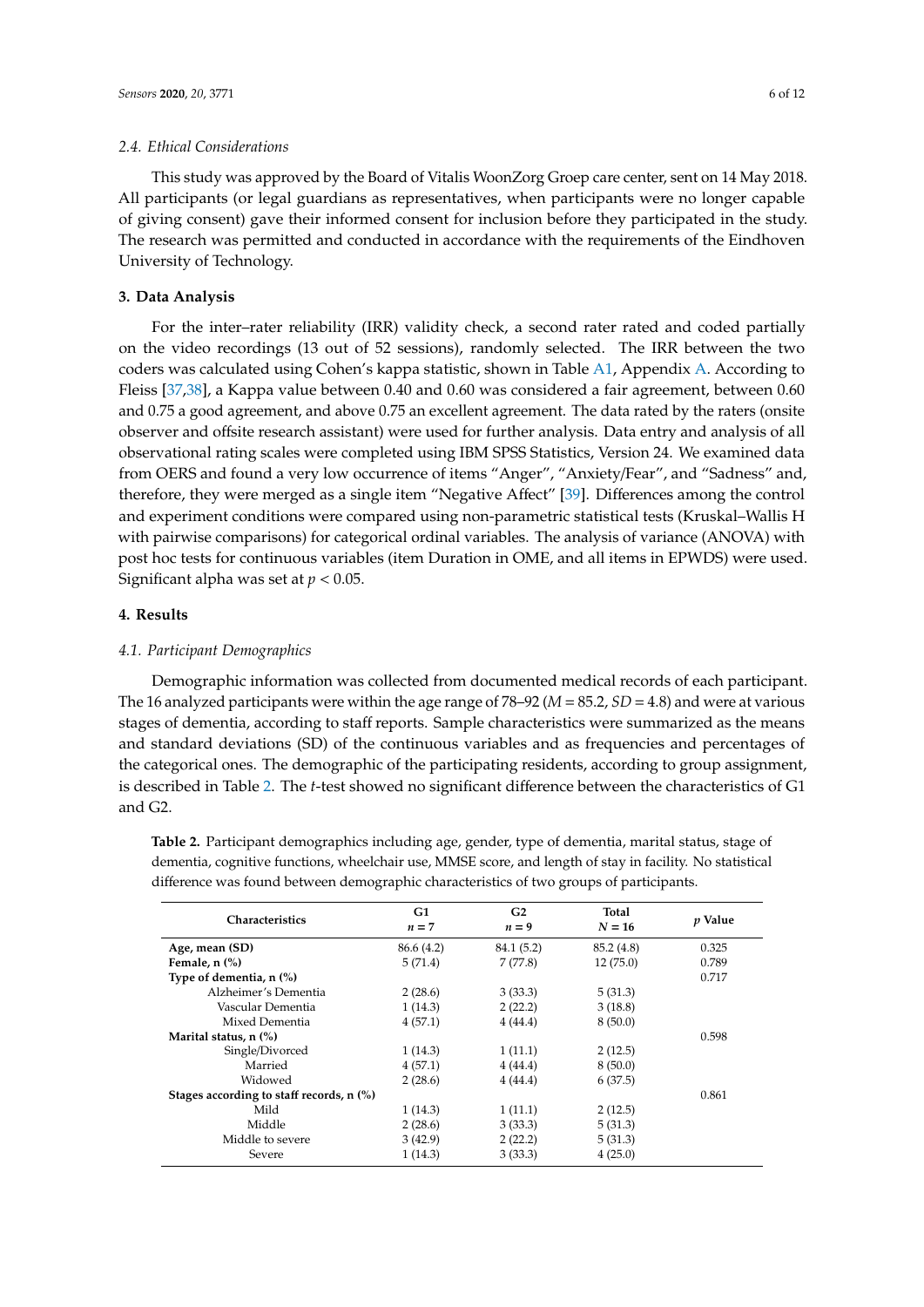<span id="page-6-0"></span>

| Characteristics                              | G1<br>$n=7$ | G <sub>2</sub><br>$n = 9$ | Total<br>$N = 16$ | <i>v</i> Value |  |
|----------------------------------------------|-------------|---------------------------|-------------------|----------------|--|
|                                              |             |                           |                   |                |  |
| Cognitive functions reported by staff, n (%) |             |                           |                   |                |  |
| Mild                                         | 1(14.3)     | 2(22.2)                   | 3(18.8)           |                |  |
| Confused at times                            | 3(42.9)     | 3(33.3)                   | 6(37.5)           |                |  |
| Constantly confused                          | 3(42.9)     | 4(44.4)                   | 7(43.8)           |                |  |
| Wheelchair use, n (%)                        | 3(42.9)     | 3(33.3)                   | 6(37.5)           | 0.719          |  |
| MMSE score, mean (SD)                        | 14(5.3)     | 11.3(8.3)                 | 12.88(7.1)        | 0.475          |  |
| Range                                        | $8 - 22$    | $0 - 23$                  | $0 - 23$          |                |  |
| MMSE Stage, n (%)                            |             |                           |                   | 0.509          |  |
| Stage $1(>19)$                               | 2(28.6)     | 2(22.2)                   | 4(25.0)           |                |  |
| Stage 2 (10-19)                              | 4(57.1)     | 4(44.4)                   | 8(50.0)           |                |  |
| Stage $3$ (<10)                              | 1(14.3)     | 3(33.3)                   | 4(25.0)           |                |  |
| Length of stay, $n$ $\left(\% \right)$       |             |                           |                   | 0.967          |  |
| Six months or less                           | 1(14.3)     | 1(11.1)                   | 2(12.5)           |                |  |
| More than 6 months                           | 2(28.6)     | 3(33.3)                   | 5(31.3)           |                |  |
| More than 12 months                          | 4(57.1)     | 5(55.6)                   | 9(56.3)           |                |  |
|                                              |             |                           |                   |                |  |

**Table 2.** *Cont.*

Note: MMSE score above 19 were considered stage 1 of MMSE Stage, between 10–19 (including 10 and 19) were considered stage 2, and below 10 were considered stage 3.

#### *4.2. Results of the Observational Rating Scales Analysis*

Results of all rated items from each observational rating scale were summarized using the means and SD, shown in Table [A2,](#page-9-9) Appendix [B.](#page-9-10)

According to the results of OME, a significant difference was found on item "Attitude—Most of the time" with a Kruskal–Wallis test among three conditions (Chi-square = 6.41,  $p = 0.041$ , *df* = 2). Furthermore, pairwise comparisons of experiment conditions showed "Attitude—Most of the time" was significantly higher when interacting with C1 than C2 ( $p = 0.049$ ), indicating that the participants demonstrated more positive attitude with a higher level of interactivity with the social robot, accompanied by the response from the augmented reality display. No significance was found with the rest of the rating items. The average mean of "Duration" and "Attitude" (both "Most of the time" and "Highest level") are the lowest during the interaction with C2, meaning the participants were the least engaged when the robot was presented but turned off, compared to the other two conditions.

In terms of EPWDS, statistical differences were found on items of "Visual Engagement" *F*(2, 49) = 4.36, *p* = 0.018, "Behavior Engagement" *F*(2, 49) = 13.32, *p* < 0.001, "Social Engagement" *F*(2, 49) = 5.56, *p* = 0.007, and "Composite Sum" *F*(2, 49) = 4.13, *p* = 0.022 by ANOVA tests. Further post hoc examinations showed participants were significantly more engaged with C1 than CC in terms of "Visual" ( $p = 0.005$ ), "Behavioral" ( $p < 0.001$ ), and "Social" ( $p = 0.002$ ) aspects of engagement and engagement in general (Composite Sum, *p* = 0.006). No significant difference was found between C1 and C2 on any rating items. Besides, significance was also exhibited on "Behavioral Engagement" between C2 and CC ( $p = 0.003$ ), meaning that with the presence of either a toy or a robot, the behavioral aspect of engagement was reinforced.

No significant difference was found in OERS.

Regarding the PEAR–Apathy subscale, significant differences were found on the rating items of "Eye Contact" (Chi-square = 7.47, *p* = 0.024, *df* = 2), "Physical Engagement" (Chi-square = 22.80, *p* < 0.001, *df* = 2), "Purposeful Activity" (Chi-square = 22.06, *p* < 0.001, *df* = 2), and "Verbal Expression" (Chi-square  $= 8.28$ ,  $p = 0.016$ ,  $df = 2$ ). Pairwise comparison results demonstrated a significant decrease in apathy-related behaviors when interacting with C1 compared to CC on "Eye Contact" ( $p = 0.023$ ), "Physical Engagement" ( $p < 0.001$ ), "Purposeful Activity" ( $p < 0.001$ ), and "Verbal Expression" ( $p = 0.013$ ). No significance was found on items "Facial Expressions" and "Verbal Tone". Moreover, C2 had a significantly lower score upon the item "Purposeful Activity" than the control.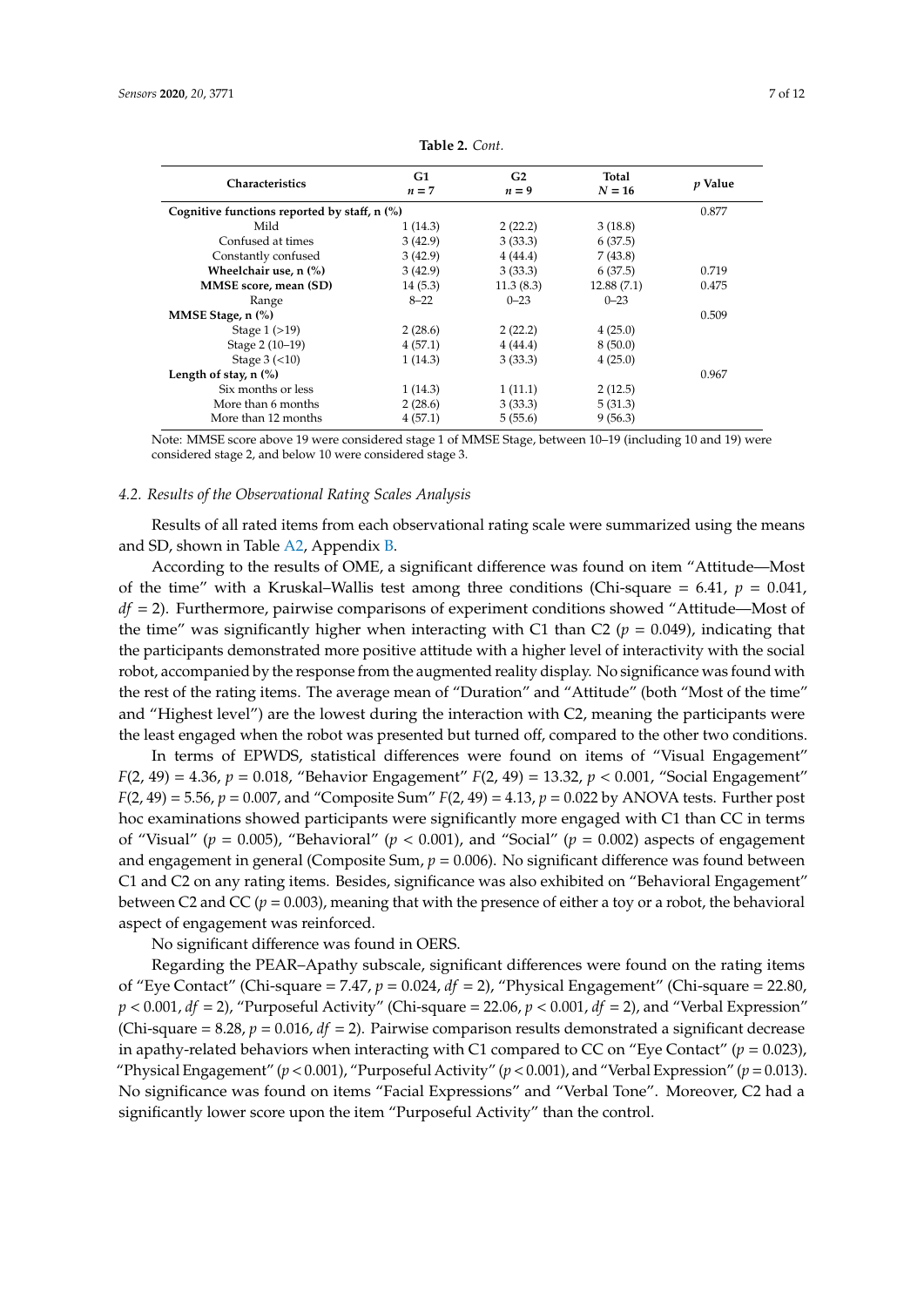#### **5. Discussion and Conclusions**

#### *5.1. E*ff*ects of Contextual Interactions on PWD*

Four different rating scales demonstrated a number of consistent results: (1) the significant results discovered between the interaction with C1 and CC suggested that the contextual interactions, including HRI and multiple sources of feedback from both the robot (proximal interaction) and the augmented reality display (peripheral interaction), helped with capturing and maintaining PWD's attention (such as visual gazing and physical manipulation) during engagement; however, did not contribute to provoking positive emotions or facilitating verbal communications; (2) the presence of either a proactive or static robot (robot On or Off) can help facilitate purposeful activities and motivate behavioral engagement; (3) participants held the least positive attitude towards the C2 compared to other experimental conditions, and this could be due to the childish feeling when playing with the turned-off robot. In conclusion, as the literature suggests, the notion of engagement is constructed by two essential components: affective state and focused attention [\[40\]](#page-11-11). The results of this study indicate the manipulation of the level of interactivity of a social robot and that the contextualized feedback positively influenced the attention aspects of engagement. As the literature suggested, customized content with reminiscent materials may contribute to enhanced affective engagement [\[28\]](#page-10-16). Future designs of HRI with PWD need to consider the properly designed interactivity of social robots, the role of contextual cues in HRI, as well as the content being conveyed through the context to enhance engagement from both affect and attention aspects of engagement. In addition, since most research on PWD focused on providing therapeutic stimulations through auditory and visual modalities, tactile interaction is also crucial for motivating interests in activity engagement, especially when other senses are compromised.

#### *5.2. Reflections for Measurement Use*

The adoption of four rating scales also generated several reflections on measurement use: (1) the combined use of OERS and OME can provide an effective overall evaluation of PWD's engagement in terms of aspects of attention and affect/attitude; however, they do not address social or verbal engagement separately, which are useful parameters for social robot interaction evaluations; (2) EPWDS compensate above two scales by offering a separate evaluation of verbal and social engagement. Additionally, the rated scores of each item can be added up as a single sum for an easier comparison between conditions. However, one problem noted by authors is that the dimension "affective engagement" measures the extent to which the observer agrees that the participant displayed positive/negative affect, but it does not cover the frequency of emotional expressions and how long it lingers. This could be further improved or supported in use with OERS; (3) PEAR–Apathy is a valuable scale that assesses the extent to which the participants are intrinsically motivated to behave despite being positively or negatively engaged. It could be adopted in line with engagement evaluation for providing more a comprehensive understanding of user engagement.

#### *5.3. Limitations and Future Works*

The first limitation concerns the small sample size and data analysis. The sample size is relatively small due to challenges in participant recruitment and withdrawal during the experiment. Within each group of participants, a repeated measurement design was performed. However, we analyzed the data as between-subject instead of within-subject due to too many drop-out sessions, which consequently resulted in a loss of certain test power. The second limitation concerns the ethics of the social robot use in dementia care, as in certain situations, especially for people with severe stages of dementia, it may create a risk of deception due to the animal characteristics accompanied by environmental visual–auditory materials. Therefore, we insisted on a facilitator presence at all times for supervising the proper use. Future work will regard further statistical analysis of rating scale results over co-variables (e.g., dementia severity, limitation in language, emotion expression, and mobility), which could be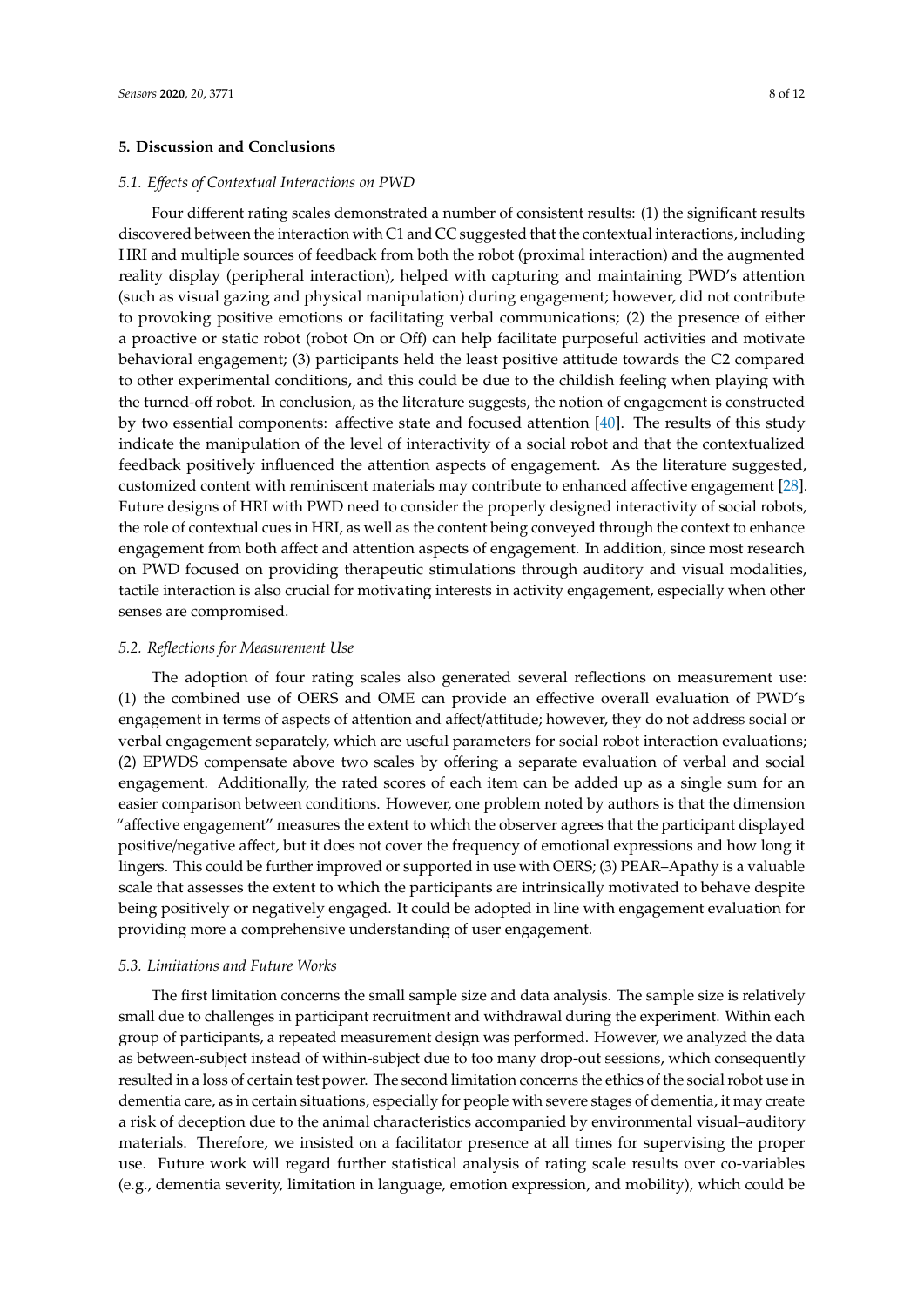tested to provide deeper insights. In addition, a full factorial experiment of the different levels of interactivity of the robot, and with/without the responsive context could be conducted to further investigate the influence of adding a context to HRI.

**Author Contributions:** Conceptualization, Y.F., E.I.B., S.Y., J.H., and G.W.M.R.; formal analysis, Y.F. and M.R.; investigation, Y.F.; software, Y.F.; supervision, E.I.B., S.Y., J.H., and G.W.M.R.; validation, Y.F.; writing—original draft, Y.F.; writing—review and editing, E.I.B. All authors have read and agreed to the published version of the manuscript.

**Funding:** This research received no external funding.

**Acknowledgments:** The authors would like to thank all participating residents, family and staff from Vitalis WoonZorg Groep for their participations, Dirk van de Mortel for his contributions in installation design and building, Famke Boschman for her involvement in the user study, and the China Scholarship Council for sponsorship on Yuan Feng's doctoral study.

**Conflicts of Interest:** The authors declare no conflict of interest.

# <span id="page-8-1"></span>**Appendix A**

<span id="page-8-0"></span>**Table A1.** Reported Cohen's Kappa coefficient (*k*) to measure inter–rater reliability between two raters of all rating items of four observational rating scales.

| <b>Rating Scale Items</b> | k Value                  |       |  |  |  |  |  |
|---------------------------|--------------------------|-------|--|--|--|--|--|
| <b>OME</b>                |                          |       |  |  |  |  |  |
|                           | Most of the time         | 0.776 |  |  |  |  |  |
| Attention                 | Highest level            | 0.655 |  |  |  |  |  |
| Attitude                  | Most of the time         | 0.685 |  |  |  |  |  |
|                           | Highest level            | 0.675 |  |  |  |  |  |
|                           | <b>EPWDS</b>             |       |  |  |  |  |  |
|                           | Affective Engagement     | 0.612 |  |  |  |  |  |
|                           | Visual Engagement        | 0.664 |  |  |  |  |  |
|                           | Verbal Engagement        | 0.719 |  |  |  |  |  |
|                           | Behavioral Engagement    | 0.678 |  |  |  |  |  |
| Social Engagement         | 0.606                    |       |  |  |  |  |  |
| <b>OERS</b>               |                          |       |  |  |  |  |  |
| Pleasure                  | 0.782                    |       |  |  |  |  |  |
|                           | <b>General Alertness</b> | 0.642 |  |  |  |  |  |
| Anger                     | 1.000                    |       |  |  |  |  |  |
| Anxiety/Fear              | 0.755                    |       |  |  |  |  |  |
| Sadness                   | 1.000                    |       |  |  |  |  |  |
| PEAR-Apathy               |                          |       |  |  |  |  |  |
|                           | Facial Expression        | 0.708 |  |  |  |  |  |
| <b>Eye Contact</b>        | 0.649                    |       |  |  |  |  |  |
| Physical Engagement       | 0.750                    |       |  |  |  |  |  |
|                           | Purposeful Activity      | 0.714 |  |  |  |  |  |
|                           | Verbal Tone              | 0.745 |  |  |  |  |  |
| Verbal Expression         | 0.723                    |       |  |  |  |  |  |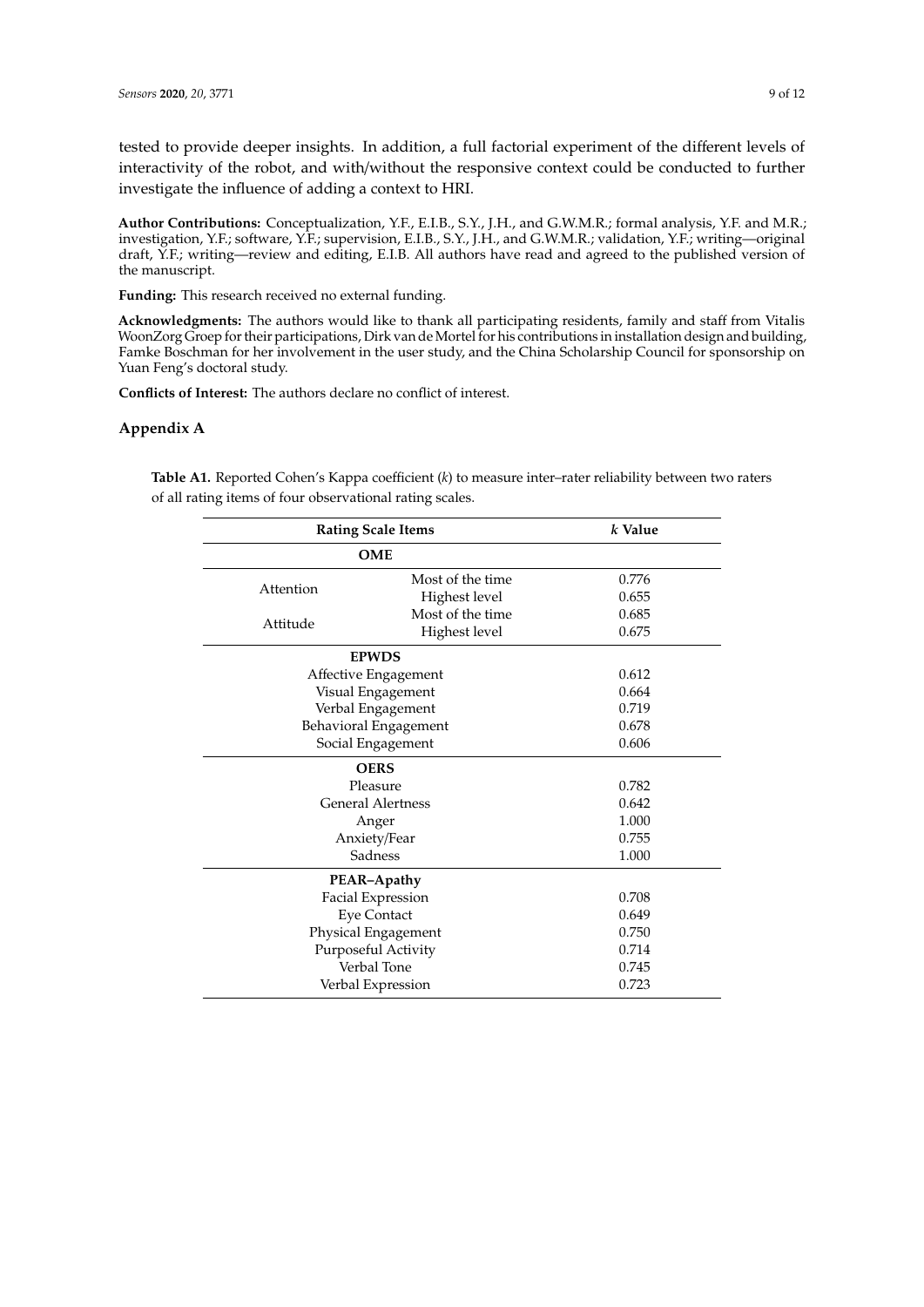# <span id="page-9-10"></span>**Appendix B**

| <b>Rating Scale Items</b> |                    | <b>Conditions M (SD)</b> |                 |                 | <i>p</i> Value |               |           |         |
|---------------------------|--------------------|--------------------------|-----------------|-----------------|----------------|---------------|-----------|---------|
|                           |                    | C1                       | C <sub>2</sub>  | CC              | Sig.           | C1-CC         | $C2-CC$   | $C1-C2$ |
| <b>OME</b>                |                    |                          |                 |                 |                |               |           |         |
| Duration (in seconds)     |                    | 678.38 (244.94)          | 502.46 (266.38) | 671.04 (372.91) | 0.260          | 0.947         | 0.128     | 0.169   |
| Attention                 | Most of the time   | 5.69(0.95)               | 4.85(0.99)      | 4.85(1.19)      | 0.094          |               |           |         |
|                           | Highest level      | 6.23(0.83)               | 5.69(1.03)      | 5.54 (0.95)     | 0.111          | ٠             |           |         |
| Attitude                  | Most of the time   | 5.46(1.20)               | 4.31(1.18)      | 4.62(1.09)      | 0.041          | 0.125         | 1.000     | 0.049   |
|                           | Highest level      | 5.92(1.04)               | 5.00(1.29)      | 5.19 (0.98)     | 0.094          |               |           |         |
|                           | <b>EPWDS</b>       |                          |                 |                 |                |               |           |         |
| Affective Engagement      |                    | 8.38(1.50)               | 7.62(1.50)      | 7.77(2.42)      | 0.578          | 0.375         | 0.824     | 0.337   |
| Visual Engagement         |                    | 8.77 (1.69)              | 7.85(1.82)      | 7.04 (1.73)     | 0.018          | $0.005**$     | 0.179     | 0.183   |
| Verbal Engagement         |                    | 8.23(1.59)               | 7.85(2.04)      | 7.54 (1.73)     | 0.517          | 0.257         | 0.612     | 0.583   |
| Behavioral Engagement     |                    | 8.85(1.21)               | 8.00 (2.19)     | 6.58(0.76)      | $< 0.001$ ***  | $< 0.001$ *** | $0.003**$ | 0.118   |
| Social Engagement         |                    | 7.69(1.55)               | 6.77(1.69)      | 6.12(1.14)      | $0.007**$      | $0.002**$     | 0.175     | 0.099   |
|                           | Composite Sum      | 41.92 (6.98)             | 38.08 (8.25)    | 35.04 (6.53)    | 0.022          | $0.006**$     | 0.213     | 0.173   |
| <b>OERS</b>               |                    |                          |                 |                 |                |               |           |         |
| Pleasure                  |                    | 2.54(0.97)               | 2.15(0.69)      | 2.15(0.93)      | 0.419          |               |           |         |
| <b>General Alertness</b>  |                    | 4.38(0.77)               | 4.15(0.80)      | 3.69(1.02)      | 0.104          |               |           |         |
| Negative Affect           |                    | 3.38(0.65)               | 3.54(0.66)      | 3.42 (0.76)     | 0.669          |               |           |         |
| PEAR-Apathy               |                    |                          |                 |                 |                |               |           |         |
| Facial Expression         |                    | 2.15(0.80)               | 2.69(0.86)      | 2.69(0.84)      | 0.120          |               |           |         |
|                           | <b>Eye Contact</b> | 1.23(0.44)               | 1.54(0.78)      | 1.81(0.63)      | 0.024          | 0.023         | 0.438     | 0.880   |
| Physical Engagement       |                    | 1.69(0.75)               | 2.69(1.18)      | 3.54(0.71)      | $0.001***$     | $< 0.001$ *** | 0.081     | 0.088   |
| Purposeful Activity       |                    | 1.62(0.65)               | 2.46(1.05)      | 3.42 (0.90)     | $< 0.001$ ***  | $< 0.001$ *** | $0.043*$  | 0.191   |
|                           | Verbal Tone        | 2.08(0.64)               | 2.46 (0.78)     | 2.42(0.64)      | 0.345          |               |           |         |
|                           | Verbal Expression  | 1.46(0.78)               | 2.00(1.16)      | 2.35(0.85)      | 0.016          | 0.013         | 0.574     | 0.542   |

<span id="page-9-9"></span>**Table A2.** Kruskal–Wallis H tests with pairwise comparisons and ANOVA tests with post hoc examinations performed on all rating items of four observational rating scales to disclose the differences in engagement, affect, and apathy among experiment conditions: C1, C2, and CC.

Note: Bold values are \* *p* < 0.05, \*\* *p* < 0.01, \*\*\* *p* < 0.001.

# **References**

- <span id="page-9-0"></span>1. Cadieux, M.-A.; Garcia, L.J.; Patrick, J. Needs of people with dementia in long-term care: A systematic review. *Am. J. Alzheimer Dis. Dement.* **2013**, *28*, 723–733. [\[CrossRef\]](http://dx.doi.org/10.1177/1533317513500840) [\[PubMed\]](http://www.ncbi.nlm.nih.gov/pubmed/24005852)
- <span id="page-9-1"></span>2. Hancock, G.A.; Woods, B.; Challis, D.; Orrell, M. The needs of older people with dementia in residential care. *Int. J. Geriatr. Psychiatry J. Psychiatry Late Life Allied Sci.* **2006**, *21*, 43–49. [\[CrossRef\]](http://dx.doi.org/10.1002/gps.1421)
- <span id="page-9-2"></span>3. Topo, P. Technology studies to meet the needs of people with dementia and their caregivers: A literature review. *J. Appl. Gerontol.* **2009**, *28*, 5–37. [\[CrossRef\]](http://dx.doi.org/10.1177/0733464808324019)
- <span id="page-9-3"></span>4. Takayanagi, K.; Kirita, T.; Shibata, T. Comparison of verbal and emotional responses of elderly people with mild/moderate dementia and those with severe dementia in responses to seal robot, PARO. *Front. Aging Neurosci.* **2014**, *6*, 257. [\[CrossRef\]](http://dx.doi.org/10.3389/fnagi.2014.00257) [\[PubMed\]](http://www.ncbi.nlm.nih.gov/pubmed/25309434)
- <span id="page-9-8"></span>5. Chang, W.-L.; Šabanović, S.; Huber, L. Situated analysis of interactions between cognitively impaired older adults and the therapeutic robot PARO. In Proceedings of the International Conference on Social Robotics, Bristol, UK, 27–29 October 2013; pp. 371–380.
- <span id="page-9-4"></span>6. Hung, L.; Liu, C.; Woldum, E.; Au-Yeung, A.; Berndt, A.; Wallsworth, C.; Horne, N.; Gregorio, M.; Mann, J.; Chaudhury, H. The benefits of and barriers to using a social robot PARO in care settings: A scoping review. *BMC Geriatr.* **2019**, *19*, 232. [\[CrossRef\]](http://dx.doi.org/10.1186/s12877-019-1244-6) [\[PubMed\]](http://www.ncbi.nlm.nih.gov/pubmed/31443636)
- <span id="page-9-5"></span>7. Kramer, S.C.; Friedmann, E.; Bernstein, P.L. Comparison of the effect of human interaction, animal-assisted therapy, and AIBO-assisted therapy on long-term care residents with dementia. *Anthrozoös* **2009**, *22*, 43–57. [\[CrossRef\]](http://dx.doi.org/10.2752/175303708X390464)
- <span id="page-9-6"></span>8. Libin, A.; Cohen-Mansfield, J. Therapeutic robocat for nursing home residents with dementia: Preliminary inquiry. *Am. J. Alzheimer Dis. Dement.* **2004**, *19*, 111–116. [\[CrossRef\]](http://dx.doi.org/10.1177/153331750401900209)
- <span id="page-9-7"></span>9. Stiehl, W.D.; Breazeal, C.; Han, K.-H.; Lieberman, J.; Lalla, L.; Maymin, A.; Salinas, J.; Fuentes, D.; Toscano, R.; Tong, C.H. The huggable: A therapeutic robotic companion for relational, affective touch. In Proceedings of the 2006 3rd IEEE Consumer Communications and Networking Conference, Las Vegas, NV, USA, 8–10 January 2016. [\[CrossRef\]](http://dx.doi.org/10.1145/1179133.1179149)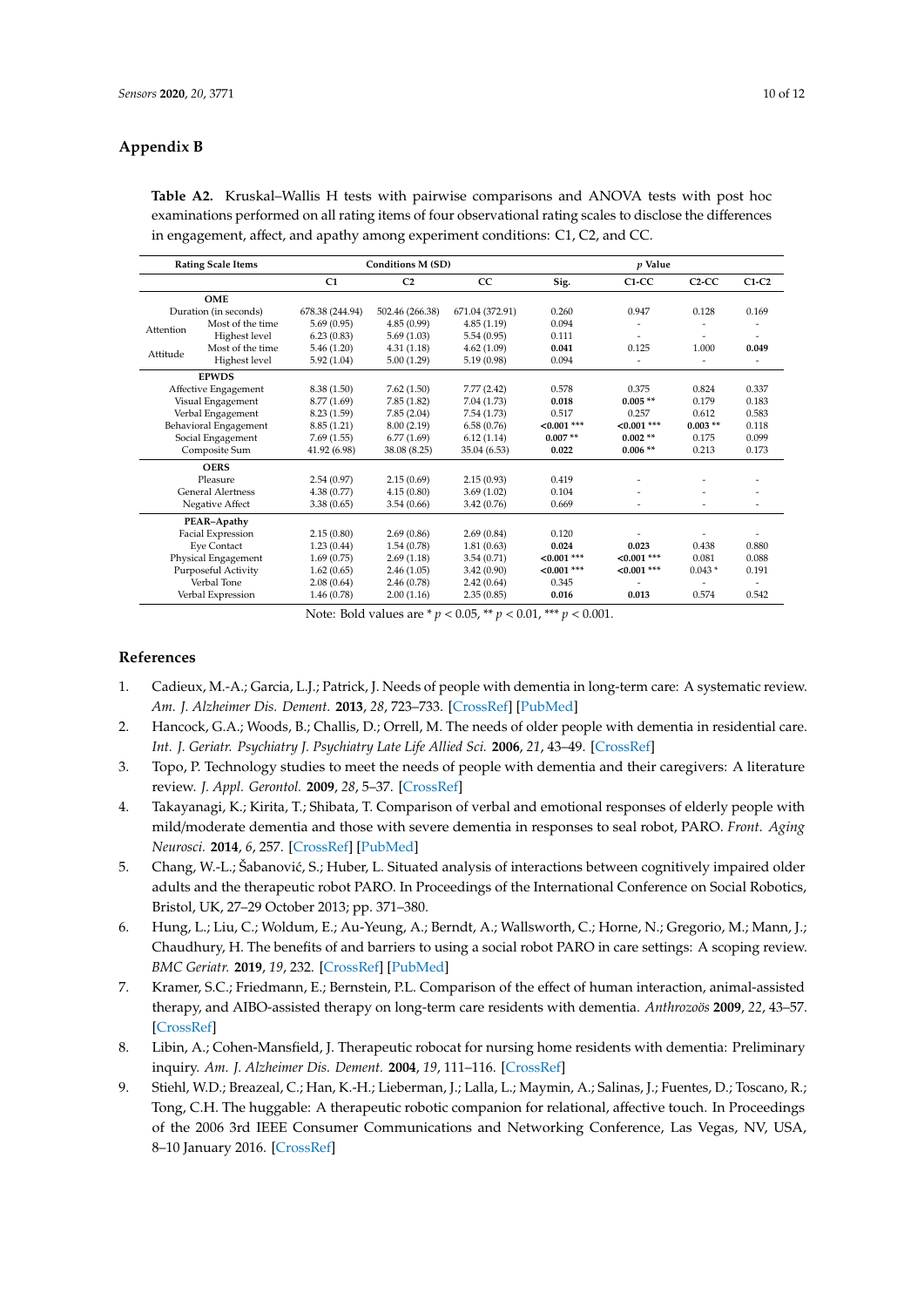- <span id="page-10-0"></span>10. Moyle, W.; Jones, C.; Sung, B.; Bramble, M.; O'Dwyer, S.; Blumenstein, M.; Estivill-Castro, V. What effect does an animal robot called CuDDler have on the engagement and emotional response of older people with dementia? A pilot feasibility study. *Int. J. Soc. Robot.* **2016**, *8*, 145–156. [\[CrossRef\]](http://dx.doi.org/10.1007/s12369-015-0326-7)
- <span id="page-10-1"></span>11. Fernaeus, Y.; Håkansson, M.; Jacobsson, M.; Ljungblad, S. How do you play with a robotic toy animal? A long-term study of Pleo. In Proceedings of the 9th International Conference on Interaction Design and Children, Barcelona, Spain, 9–12 June 2010; pp. 39–48.
- 12. Perugia, G.; Rodríguez-Martín, D.; Boladeras, M.D.; Mallofré, A.C.; Barakova, E.; Rauterberg, M. Electrodermal activity: Explorations in the psychophysiology of engagement with social robots in dementia. In Proceedings of the 2017 26th IEEE International Symposium on Robot and Human Interactive Communication (RO-MAN), Lisbon, Portugal, 28 August–1 September 2017; pp. 1248–1254.
- <span id="page-10-2"></span>13. Moyle, W.; Jones, C.J.; Murfield, J.E.; Thalib, L.; Beattie, E.R.; Shum, D.K.; O'Dwyer, S.T.; Mervin, M.C.; Draper, B.M. Use of a robotic seal as a therapeutic tool to improve dementia symptoms: A cluster-randomized controlled trial. *J. Am. Med. Dir. Assoc.* **2017**, *18*, 766–773. [\[CrossRef\]](http://dx.doi.org/10.1016/j.jamda.2017.03.018)
- <span id="page-10-3"></span>14. Chu, M.-T.; Khosla, R.; Khaksar, S.M.S.; Nguyen, K. Service innovation through social robot engagement to improve dementia care quality. *Assist. Technol.* **2017**, *29*, 8–18. [\[CrossRef\]](http://dx.doi.org/10.1080/10400435.2016.1171807) [\[PubMed\]](http://www.ncbi.nlm.nih.gov/pubmed/27064692)
- <span id="page-10-4"></span>15. Mordoch, E.; Osterreicher, A.; Guse, L.; Roger, K.; Thompson, G. Use of social commitment robots in the care of elderly people with dementia: A literature review. *Maturitas* **2013**, *74*, 14–20. [\[CrossRef\]](http://dx.doi.org/10.1016/j.maturitas.2012.10.015) [\[PubMed\]](http://www.ncbi.nlm.nih.gov/pubmed/23177981)
- <span id="page-10-5"></span>16. Góngora Alonso, S.; Hamrioui, S.; de la Torre Díez, I.; Motta Cruz, E.; López-Coronado, M.; Franco, M. Social robots for people with aging and dementia: A systematic review of literature. *Telemed. e-Health* **2019**, *25*, 533–540. [\[CrossRef\]](http://dx.doi.org/10.1089/tmj.2018.0051) [\[PubMed\]](http://www.ncbi.nlm.nih.gov/pubmed/30136901)
- <span id="page-10-6"></span>17. Peluso, S.; De Rosa, A.; De Lucia, N.; Antenora, A.; Illario, M.; Esposito, M.; De Michele, G. Animal-assisted therapy in elderly patients: Evidence and controversies in dementia and psychiatric disorders and future perspectives in other neurological diseases. *J. Geriatr. Psychiatry Neurol.* **2018**, *31*, 149–157. [\[CrossRef\]](http://dx.doi.org/10.1177/0891988718774634) [\[PubMed\]](http://www.ncbi.nlm.nih.gov/pubmed/29764282)
- 18. Yakimicki, M.L.; Edwards, N.E.; Richards, E.; Beck, A.M. Animal-assisted intervention and dementia: A systematic review. *Clin. Nurs. Res.* **2019**, *28*, 9–29. [\[CrossRef\]](http://dx.doi.org/10.1177/1054773818756987)
- <span id="page-10-7"></span>19. Lai, N.M.; Chang, S.M.W.; Ng, S.S.; Tan, S.L.; Chaiyakunapruk, N.; Stanaway, F. Animal-assisted therapy for dementia. *Cochrane Database Syst. Rev.* **2019**. [\[CrossRef\]](http://dx.doi.org/10.1002/14651858.CD013243.pub2)
- <span id="page-10-8"></span>20. Tamura, T.; Yonemitsu, S.; Itoh, A.; Oikawa, D.; Kawakami, A.; Higashi, Y.; Fujimooto, T.; Nakajima, K. Is an entertainment robot useful in the care of elderly people with severe dementia? *J. Gerontol. Ser. A Biol. Sci. Med. Sci.* **2004**, *59*, M83–M85. [\[CrossRef\]](http://dx.doi.org/10.1093/gerona/59.1.M83)
- <span id="page-10-9"></span>21. Moyle, W.; Jones, C.; Murfield, J.; Thalib, L.; Beattie, E.; Shum, D.; Draper, B. Using a therapeutic companion robot for dementia symptoms in long-term care: Reflections from a cluster-RCT. *Aging Ment. Health* **2019**, *23*, 329–336. [\[CrossRef\]](http://dx.doi.org/10.1080/13607863.2017.1421617)
- <span id="page-10-10"></span>22. Marx, M.S.; Cohen-Mansfield, J.; Regier, N.G.; Dakheel-Ali, M.; Srihari, A.; Thein, K. The impact of different dog-related stimuli on engagement of persons with dementia. *Am. J. Alzheimer Dis. Dement.* **2010**, *25*, 37–45. [\[CrossRef\]](http://dx.doi.org/10.1177/1533317508326976)
- <span id="page-10-11"></span>23. Frens, J.W. Designing for rich interaction: Integrating form, interaction, and function. In Proceedings of the 3rd Symposium of Design Research Conference, Basel, Switzerland, 17–18 November 2006; pp. 91–106.
- <span id="page-10-12"></span>24. Wada, K.; Shibata, T.; Musha, T.; Kimura, S. Robot therapy for elders affected by dementia. *IEEE Eng. Med. Biol. Mag.* **2008**, *27*, 53–60. [\[CrossRef\]](http://dx.doi.org/10.1109/MEMB.2008.919496)
- <span id="page-10-13"></span>25. Salam, H.; Chetouani, M. A multi-level context-based modeling of engagement in human-robot interaction. In Proceedings of the 2015 11th IEEE International Conference and Workshops on Automatic Face and Gesture Recognition (FG), Ljubljana, Slovenia, 4–8 May 2015; pp. 1–6.
- <span id="page-10-14"></span>26. Hoffman, G.; Bauman, S.; Vanunu, K. Robotic experience companionship in music listening and video watching. *Person. Ubiquit. Comput.* **2016**, *20*, 51–63. [\[CrossRef\]](http://dx.doi.org/10.1007/s00779-015-0897-1)
- <span id="page-10-15"></span>27. Hendrix, J.; Feng, Y.; van Otterdijk, M.; Barakova, E. Adding a context: Will it influence human-robot interaction of people living with dementia? In Proceedings of the International Conference on Social Robotics, Madrid, Spain, 26–29 November 2019; pp. 494–504.
- <span id="page-10-16"></span>28. Feng, Y.; Yu, S.; van de Mortel, D.; Barakova, E.; Hu, J.; Rauterberg, M. LiveNature: Ambient display and social robot-facilitated multi-sensory engagement for people with dementia. In Proceedings of the 2019 on Designing Interactive Systems Conference, San Diego, CA, USA, 23–28 June 2019; pp. 1321–1333.